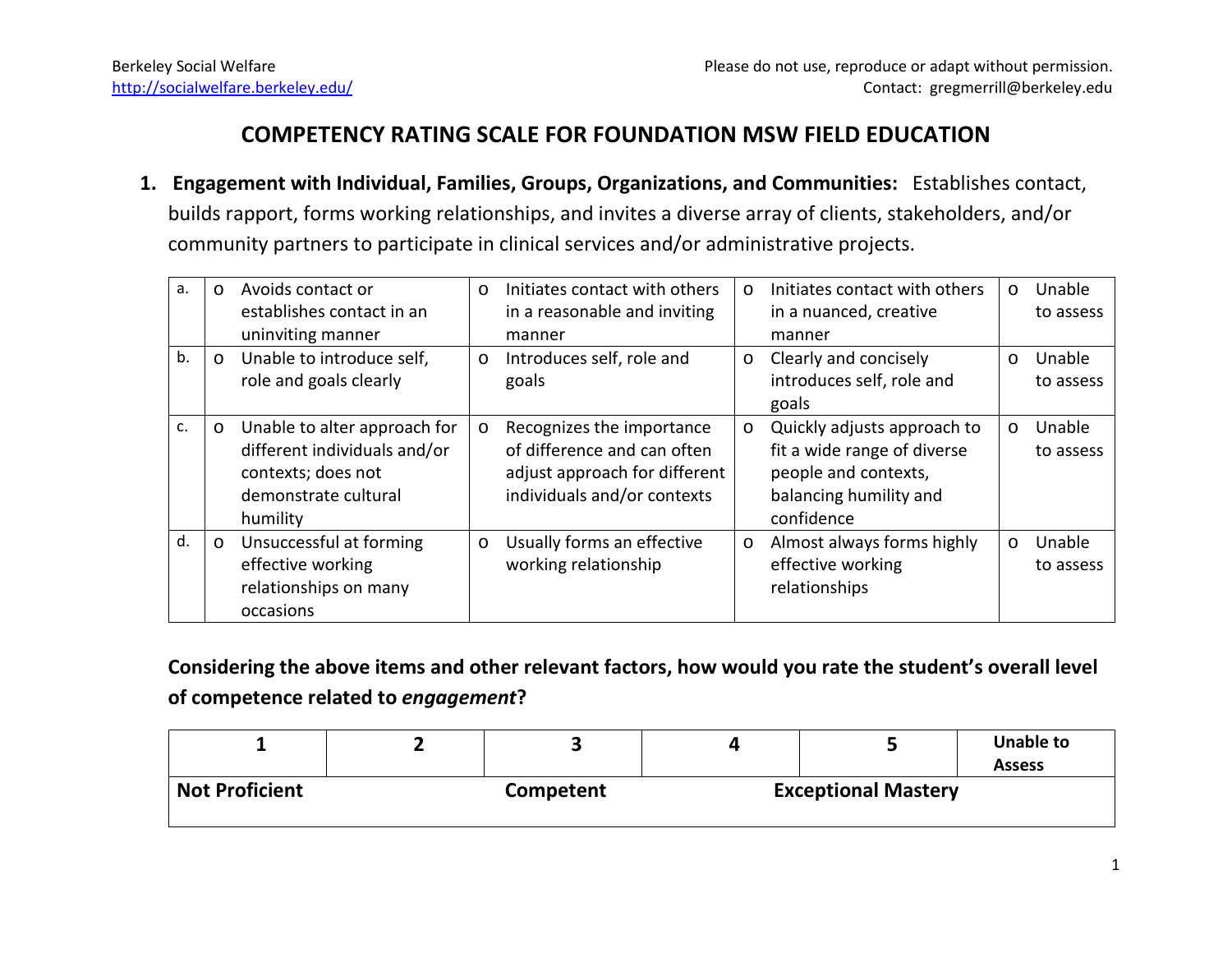**2. Consultation, Coordination, and Collaboration:** Obtains information from a variety of collaterals, stakeholders, and/or other environmental sources, both formal and informal, and integrates into a coordinated service and/or project plan.

| a. | $\circ$ | Fails to obtain information<br>provided by a variety of<br>collaterals, stakeholders,<br>and/or sources | $\circ$ | Obtains general information<br>from most collaterals,<br>stakeholders, and sources                           | $\circ$ | Obtains the most relevant<br>information from all key<br>collaterals and/or sources                                                            | $\circ$ | Unable to<br>assess |
|----|---------|---------------------------------------------------------------------------------------------------------|---------|--------------------------------------------------------------------------------------------------------------|---------|------------------------------------------------------------------------------------------------------------------------------------------------|---------|---------------------|
| b. | $\circ$ | Does not integrate information                                                                          | $\circ$ | Integrates most of the<br>information received                                                               | $\circ$ | Integrates the information in a<br>complete, nuanced way                                                                                       | $\circ$ | Unable to<br>assess |
| c. | $\circ$ | Does not provide effective<br>input into service or project<br>plan                                     | $\circ$ | Occasionally provides some<br>helpful information to<br>collaborators, coordinates,<br>and/or advocates      | $\circ$ | Provides instrumental<br>information to other<br>collaborators in a persuasive<br>way                                                          | $\circ$ | Unable to<br>assess |
| d. | $\circ$ | Develops hostile or<br>antagonistic relationships with<br>some collaborators                            | $\circ$ | Develops relationships with<br>collaborators from different<br>disciplines, communities, and<br>perspectives | $\circ$ | Exhibits ability to lead<br>partnerships with a wide range<br>of collaborators from different<br>disciplines, communities, and<br>perspectives | $\circ$ | Unable to<br>assess |

**Considering the above items and other relevant factors, how would you rate the student's overall level of competence related to** *consultation, coordination, and collaboration***?**

|                       |                  |                            | Unable to<br><b>Assess</b> |
|-----------------------|------------------|----------------------------|----------------------------|
| <b>Not Proficient</b> | <b>Competent</b> | <b>Exceptional Mastery</b> |                            |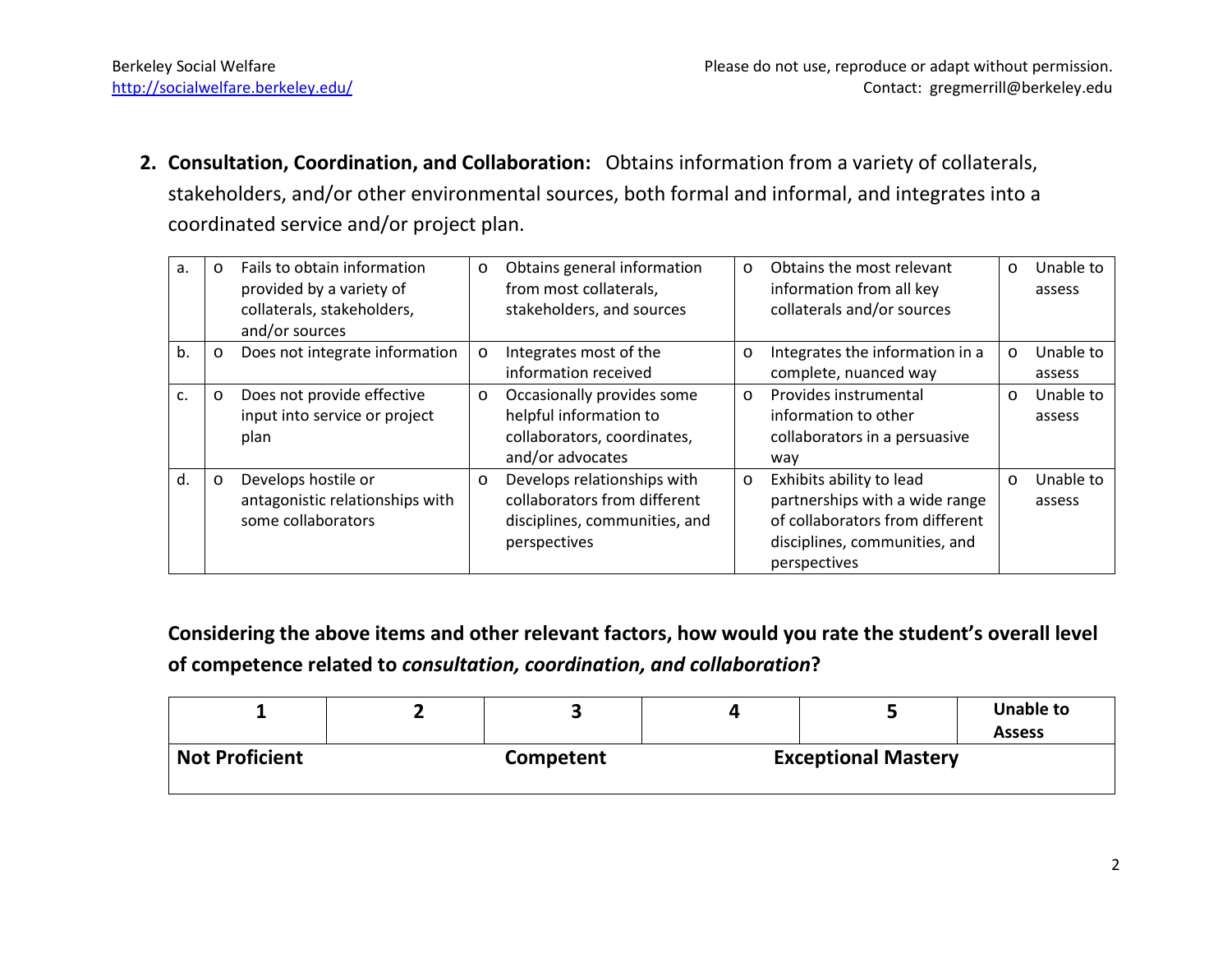**3. Assessment of Individuals, Families, Groups, Organizations, and Communities:** Collects, analyzes, and applies relevant information to promote the effective delivery of clinical services and/or the effective execution of administrative and planning projects.

| a. | $\circ$ | Unable to collect essential    | $\circ$ | Collects most of the relevant   | $\circ$ | Consistently collects the most    | $\circ$ | Unable to |
|----|---------|--------------------------------|---------|---------------------------------|---------|-----------------------------------|---------|-----------|
|    |         | information                    |         | information                     |         | relevant information              |         | assess    |
| b. | $\circ$ | Overlooks biological,          | $\circ$ | Considers factors on multiple   | $\circ$ | Selects the most critical factors | $\circ$ | Unable to |
|    |         | developmental, psychological,  |         | levels including biological,    |         | on biological, developmental,     |         | assess    |
|    |         | social, cultural, community,   |         | developmental, psychological,   |         | psychological, social, cultural,  |         |           |
|    |         | and/or spiritual factors       |         | social, cultural, community,    |         | community, and spiritual levels   |         |           |
|    |         |                                |         | and spiritual factors           |         |                                   |         |           |
| C. | $\circ$ | Ignores or undervalues the     | $\circ$ | Considers some diversity        | $\circ$ | Thoughtfully considers the        | $\circ$ | Unable to |
|    |         | client system's experience of  |         | factors including poverty,      |         | most relevant diversity factors   |         | assess    |
|    |         | diversity including poverty,   |         | oppression, and discrimination  |         | including subtle factors like     |         |           |
|    |         | oppression, and discrimination |         |                                 |         | micro-aggression                  |         |           |
| d. | $\circ$ | Unable to balance strengths    | $\circ$ | Balances appraisal of strengths | $\circ$ | Consistently balances strengths   | $\circ$ | Unable to |
|    |         | and needs                      |         | and needs in most instances     |         | and needs                         |         | assess    |
| e. | $\circ$ | Fails to organize and analyze  | $\circ$ | Organizes and analyzes          | $\circ$ | Efficiently organizes, analyzes,  | $\circ$ | Unable to |
|    |         | information                    |         | information sufficiently        |         | and condenses information         |         | assess    |
| f. | $\circ$ | Draws spurious or inaccurate   | $\circ$ | Draws conclusions that are      | $\circ$ | Draws accurate conclusions        | $\circ$ | Unable to |
|    |         | conclusions                    |         | mostly well-founded and well-   |         | and applies understanding in a    |         | assess    |
|    |         |                                |         | supported                       |         | creative manner                   |         |           |

**Considering the above items and other relevant factors, how would you rate the student's overall level of competence related to** *assessment***?**

|                       |                  |                            | Unable to<br><b>Assess</b> |
|-----------------------|------------------|----------------------------|----------------------------|
| <b>Not Proficient</b> | <b>Competent</b> | <b>Exceptional Mastery</b> |                            |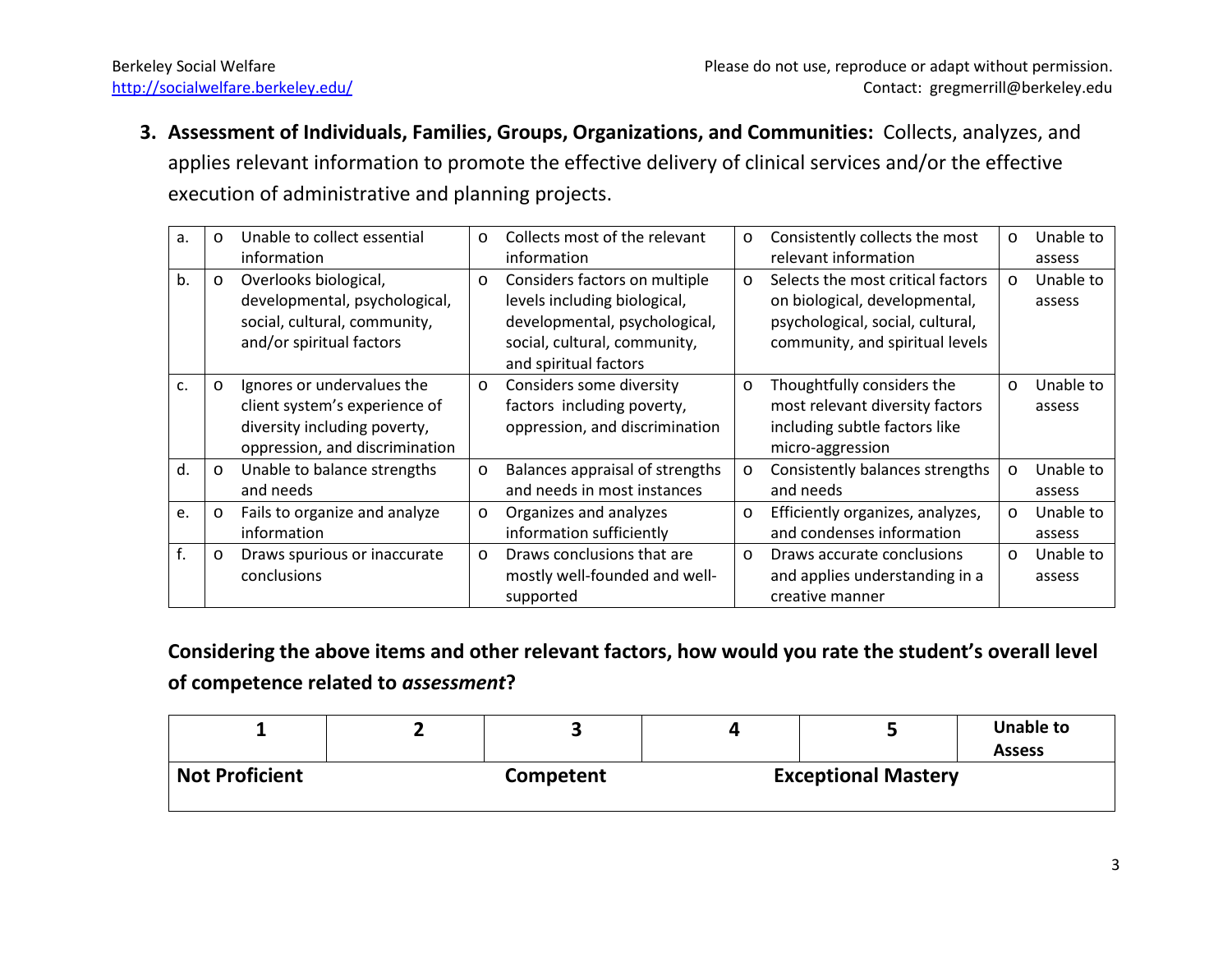**4. Intervention Planning:** Develops clinical and/or administrative project goals that include input from clients, multiple stakeholders, and/or information sources. Identifies specific, measurable, and achievable goals and integrates the best available evidence and/or knowledge.

| a. | O       | Fails to establish goals that are<br>relevant to the client system or<br>systems; may impose personal<br>or majority values   | $\circ$ | Identifies goals that match the<br>values, interests, and needs of<br>clients, stakeholders, and/or<br>other sources | $\circ$ | Consistently establishes goals<br>that are highly relevant to<br>clients, stakeholders, and/or<br>other sources                               | $\circ$ | Unable to<br>assess |
|----|---------|-------------------------------------------------------------------------------------------------------------------------------|---------|----------------------------------------------------------------------------------------------------------------------|---------|-----------------------------------------------------------------------------------------------------------------------------------------------|---------|---------------------|
| b. | $\circ$ | Identifies goals that are vague,<br>difficult to measure, and/or<br>unattainable; fails to identify<br>goals                  | $\circ$ | Identifies goals that are mostly<br>specific, measurable, and /or<br>achievable                                      | $\circ$ | Consistently selects goals that<br>are specific, measurable, and<br>achievable                                                                | $\circ$ | Unable to<br>assess |
| C. | $\circ$ | Does not understand and/or is<br>uninterested in identifying<br>intervention approaches<br>supported by available<br>evidence | $\circ$ | Considers some available<br>evidence to guide approach<br>including practice wisdom and<br>research                  | $\circ$ | Critically appraises and applies<br>the best available knowledge<br>from research and/or practice<br>wisdom to guide the<br>intervention plan | $\circ$ | Unable to<br>assess |

**Considering the above items and other relevant factors, how would you rate the student's overall level of competence related to** *intervention planning***?**

|                       |           |                            | <b>Unable to</b><br><b>Assess</b> |
|-----------------------|-----------|----------------------------|-----------------------------------|
| <b>Not Proficient</b> | Competent | <b>Exceptional Mastery</b> |                                   |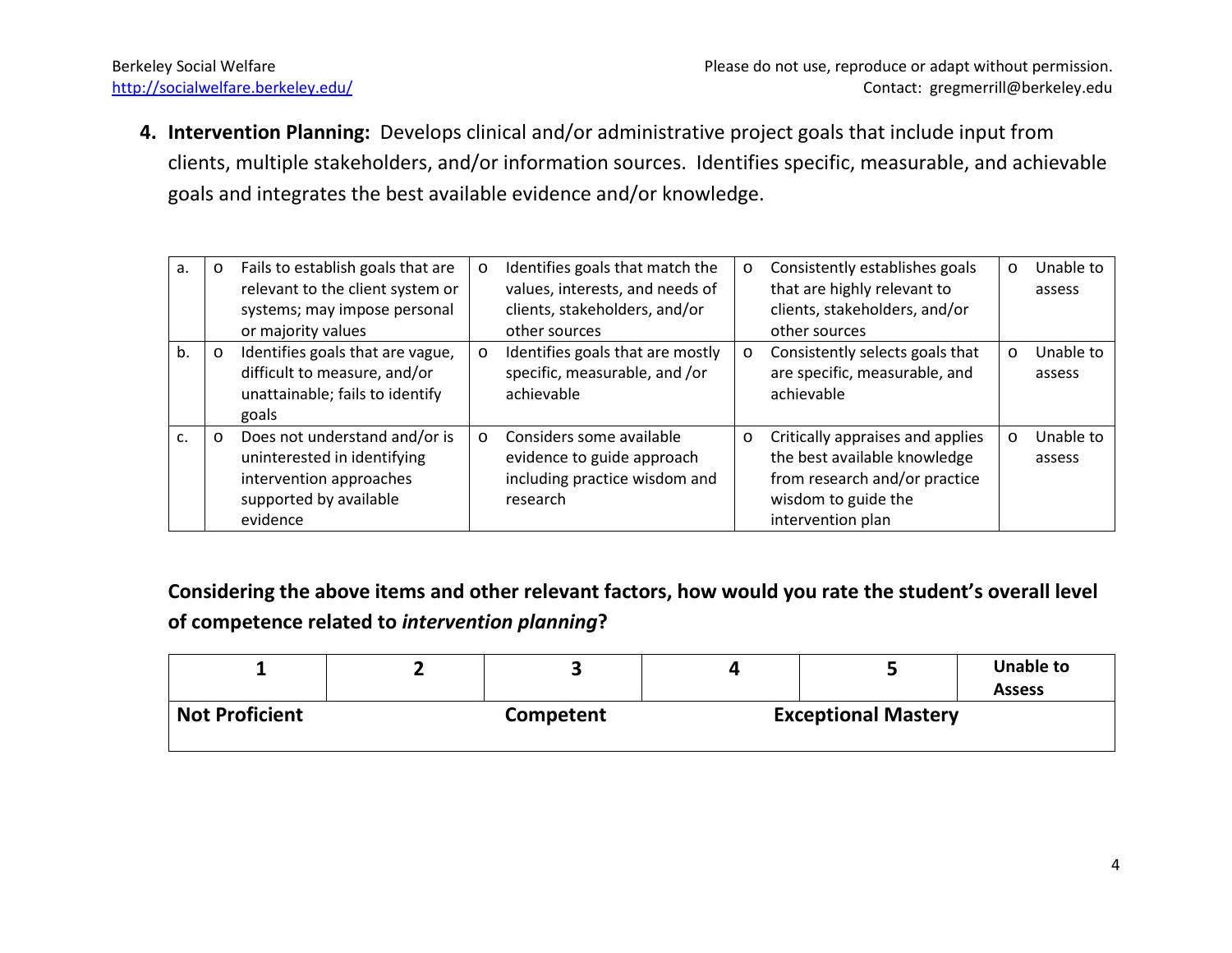**5. Intervention Implementation and Evaluation:** Executes activities and interventions consistent with the intervention plan in a thoughtful, sequenced, and responsive manner. Modifies activities, pacing, methods, and/or goals so as to increase the likelihood of reaching the intended outcome(s).

| a. | $\circ$ | Unable or unwilling to execute<br>activities that support goal | $\circ$ | Selects activities, techniques,<br>and/or intervention methods | $\circ$ | Selects the best available and<br>most relevant activities, | $\circ$ | Unable to<br>assess |
|----|---------|----------------------------------------------------------------|---------|----------------------------------------------------------------|---------|-------------------------------------------------------------|---------|---------------------|
|    |         | acquisition and fit the context                                |         | that generally support goal                                    |         | techniques, and methods                                     |         |                     |
|    |         |                                                                |         | acquisition and fit the context                                |         |                                                             |         |                     |
| b. | $\circ$ | Over-relies on resource-related                                | $\circ$ | Generally able to provide                                      | $\circ$ | Demonstrates superior ability                               | $\circ$ | Unable to           |
|    |         | strategies or psychologically-                                 |         | resource and psychological                                     |         | to blend resource and                                       |         | assess              |
|    |         | oriented strategies; unable to                                 |         | supports to meet client system                                 |         | psychological approaches to                                 |         |                     |
|    |         | balance approaches                                             |         | needs                                                          |         | meet client system needs                                    |         |                     |
| c. | $\circ$ | Intervention approach is not                                   | $\circ$ | Mostly balances structure and                                  | $\circ$ | Sequences and guides the                                    | $\circ$ | Unable to           |
|    |         | prioritized or sequenced well;                                 |         | flexibility when implementing;                                 |         | intervention process in a                                   |         | assess              |
|    |         | may be excessively rigid or                                    |         | prioritizes, sequences, and                                    |         | flexible, structured, expert                                |         |                     |
|    |         | lacking structure                                              |         | paces intervention                                             |         | manner                                                      |         |                     |
| d. | $\circ$ | Does not gather feedback or                                    | $\circ$ | Periodically gathers feedback                                  | $\circ$ | Consistently elicits feedback                               | $\circ$ | Unable to           |
|    |         | establish or review indicators;                                |         | from key sources, reviews basic                                |         | from key sources, reviews key                               |         | assess              |
|    |         | does not modify approach                                       |         | indicators, modifies, and                                      |         | indicators, synthesizes,                                    |         |                     |
|    |         |                                                                |         | discusses                                                      |         | modifies, and communicates                                  |         |                     |
| e. | $\circ$ | Demonstrates impatience                                        | $\circ$ | Usually demonstrates patience                                  | $\circ$ | Consistently demonstrates high                              | $\circ$ | Unable to           |
|    |         | and/or lack of persistence                                     |         | and persistence with the                                       |         | levels of patience and                                      |         | assess              |
|    |         |                                                                |         | intervention process                                           |         | persistence                                                 |         |                     |

**Considering the above items and other relevant factors, how would you rate the student's overall level of competence related to** *implementation and evaluation***?**

| <b>Not Proficient</b> | Competent | <b>Exceptional Mastery</b> |  |  |  |
|-----------------------|-----------|----------------------------|--|--|--|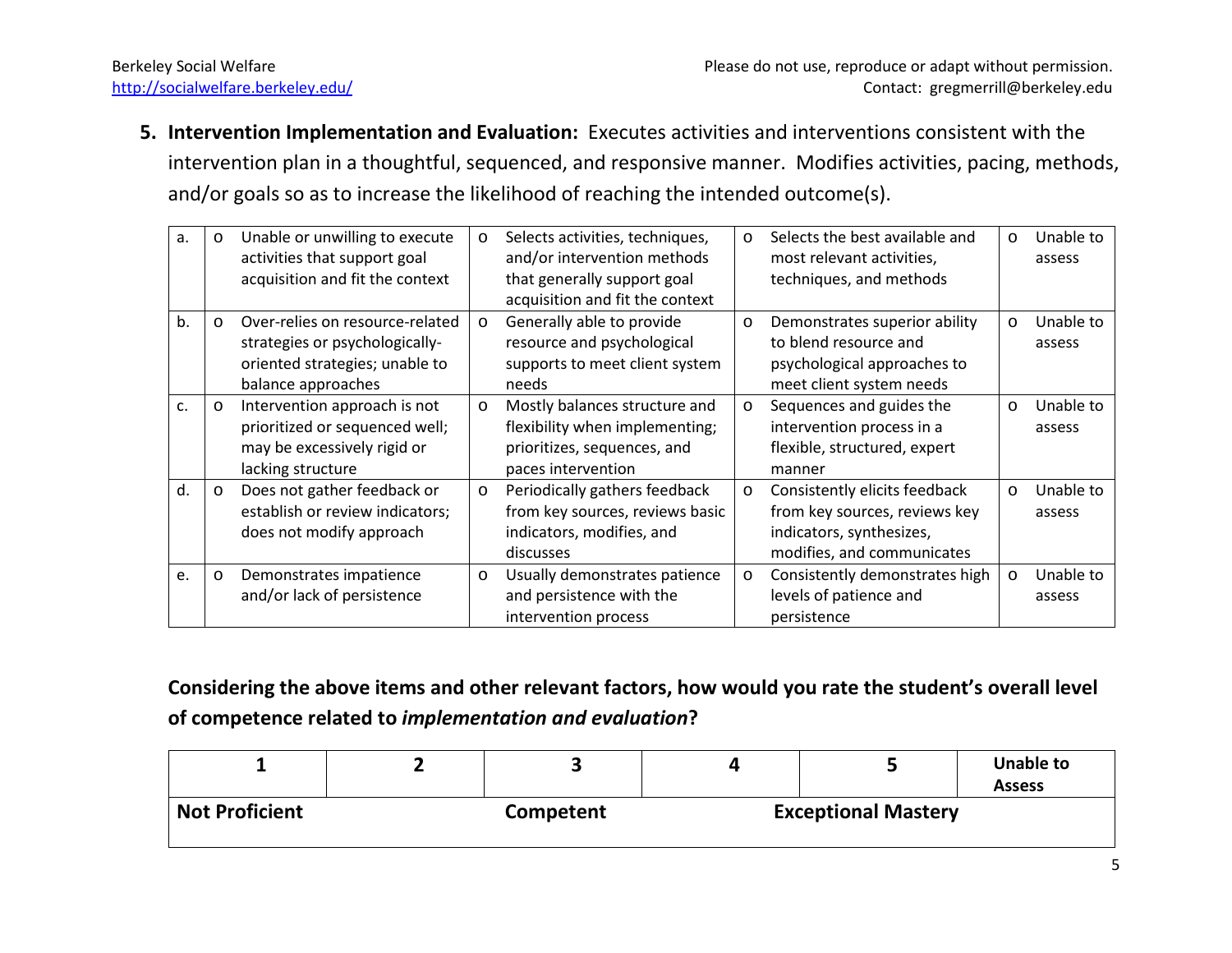**6. Systemic Intervention:** Demonstrates interest, understanding, and/or effective participation in the organizational, institutional, policy, and/or community contexts that shape the delivery of social work services to vulnerable populations.

| a. | $\circ$ | Lacks interest in how systems<br>work and sees role in individual                     | $\circ$  | Appears aware of and<br>interested in how systems<br>work                             | $\circ$ | Demonstrates a high degree of<br>knowledge about and passion<br>for how systems work                        | $\circ$ | Unable to<br>assess |
|----|---------|---------------------------------------------------------------------------------------|----------|---------------------------------------------------------------------------------------|---------|-------------------------------------------------------------------------------------------------------------|---------|---------------------|
| b. | $\circ$ | terms only<br>Does not recognize social                                               | $\circ$  | Recognizes emerging social                                                            | $\circ$ | Forecasts future social trends                                                                              | $\circ$ | Unable to           |
|    |         | trends or technological<br>advances                                                   |          | trends and technological<br>advances                                                  |         | and technological advances                                                                                  |         | assess              |
| C. | $\circ$ | Does not assess assets and<br>barriers related to systems<br>change                   | $\Omega$ | Utilizes available assets and<br>supports and identifies barriers<br>to system change | $\circ$ | Creatively capitalizes on<br>system assets and overcomes<br>obstacles to change                             | $\circ$ | Unable to<br>assess |
| d. | $\circ$ | Does not engage with others<br>about policy and systems<br>change                     | $\circ$  | Participates in discussions<br>about how systems or policies<br>could change          | $\circ$ | Makes significant contributions<br>to changing systems and<br>policies through collaboration<br>with others | $\circ$ | Unable to<br>assess |
| e. | $\circ$ | Does not participate in<br>advocacy efforts to promote<br>social and economic justice | $\circ$  | Participates in advocacy efforts<br>to promote social and<br>economic justice         | $\circ$ | Initiates or leads efforts to<br>promote social and economic<br>justice                                     | $\circ$ |                     |

**Considering the above items and other relevant factors, how would you rate the student's overall level of competence related to** *systemic intervention***?**

|                       |                  |                            | <b>Unable to</b><br><b>Assess</b> |
|-----------------------|------------------|----------------------------|-----------------------------------|
| <b>Not Proficient</b> | <b>Competent</b> | <b>Exceptional Mastery</b> |                                   |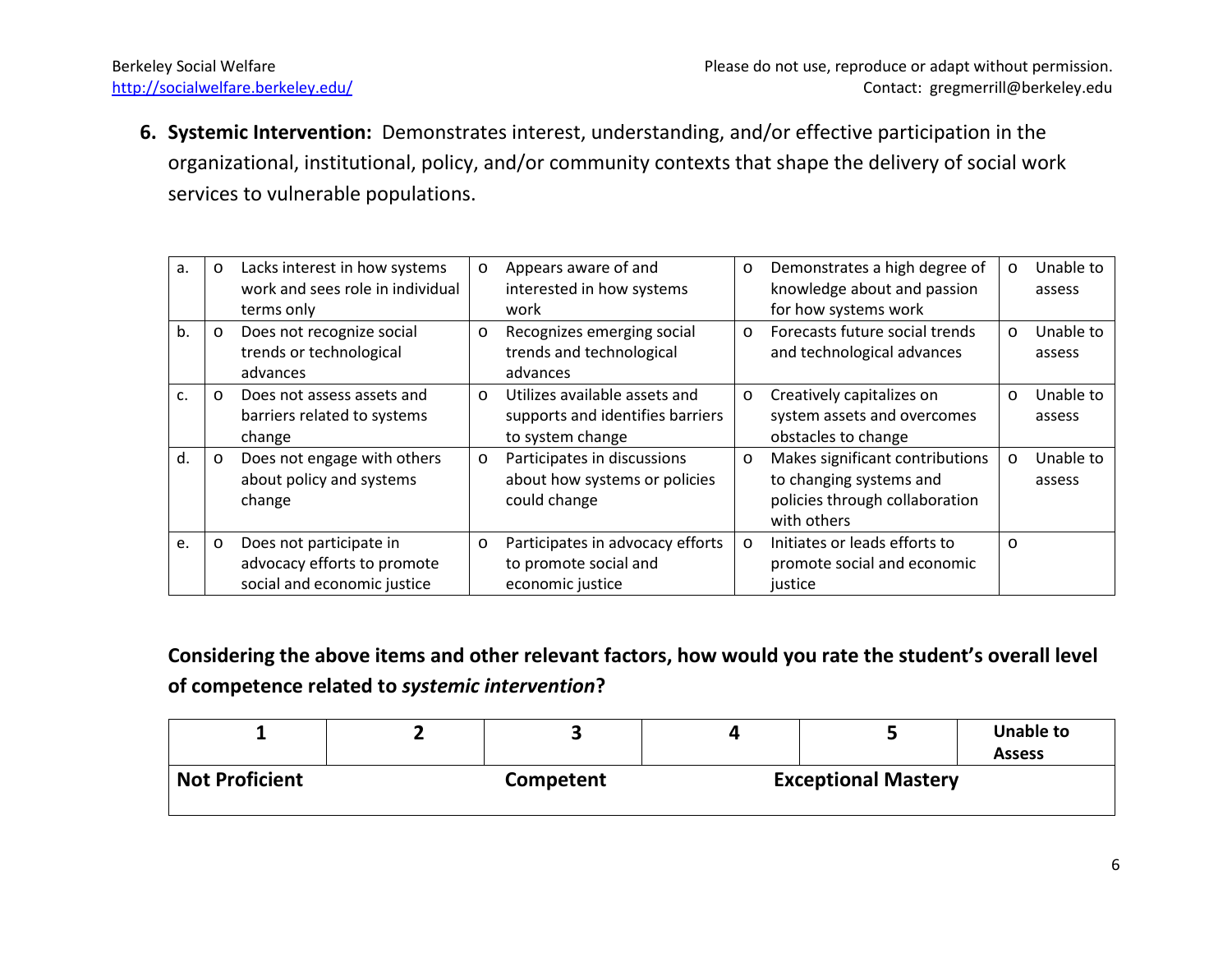**7. Evaluation of Systemic Efforts and/or Interventions:** Collects, analyzes, and applies data on the effectiveness of program, system, and/or community-wide efforts so as to shape the overall delivery of social work services.

| a. | O       | Lacks interest in collecting or<br>analyzing data or information<br>related to program or<br>community-level effectiveness | $\circ$ | Is aware of and/or interested in<br>collecting or analyzing data or<br>information related to program<br>or community-level<br>effectiveness | $\circ$ | Demonstrates a high degree of<br>passion for collecting and<br>analyzing data or information<br>related to program or<br>community-level outcomes | $\circ$ | Unable to<br>assess |
|----|---------|----------------------------------------------------------------------------------------------------------------------------|---------|----------------------------------------------------------------------------------------------------------------------------------------------|---------|---------------------------------------------------------------------------------------------------------------------------------------------------|---------|---------------------|
| b. | $\circ$ | Evaluates work only in<br>individual terms, often using<br>weak or unreliable sources                                      | $\circ$ | Accurately and critically<br>appraises data from a few key<br>sources                                                                        | $\circ$ | Seeks, appraises, and applies<br>knowledge and practice<br>wisdom from a wide variety of<br>sources                                               | $\circ$ | Unable to<br>assess |
| C. | $\circ$ | Cannot identify theoretical or<br>conceptual framework(s)                                                                  | $\circ$ | Identifies and uses a few<br>relevant theoretical or<br>conceptual frameworks                                                                | $\circ$ | Actively seeks out and utilizes<br>the best available knowledge<br>form multiple disciplines                                                      | $\circ$ | Unable to<br>assess |
| d. | $\circ$ | Unable to identify or discuss<br>how agency could improve or<br>modify approach                                            | $\circ$ | Considers and recommends<br>how agency could improve or<br>modify approach                                                                   | $\circ$ | Works with a variety of<br>partners and stakeholders to<br>actively modify agency's<br>approach and improve<br>outcome attainment                 | $\circ$ | Unable to<br>assess |

**Considering the above items and other relevant factors, how would you rate the student's overall level of competence related to** *evaluation of systemic efforts?*

|                       |           |  |                            | Unable to<br><b>Assess</b> |
|-----------------------|-----------|--|----------------------------|----------------------------|
| <b>Not Proficient</b> | Competent |  | <b>Exceptional Mastery</b> |                            |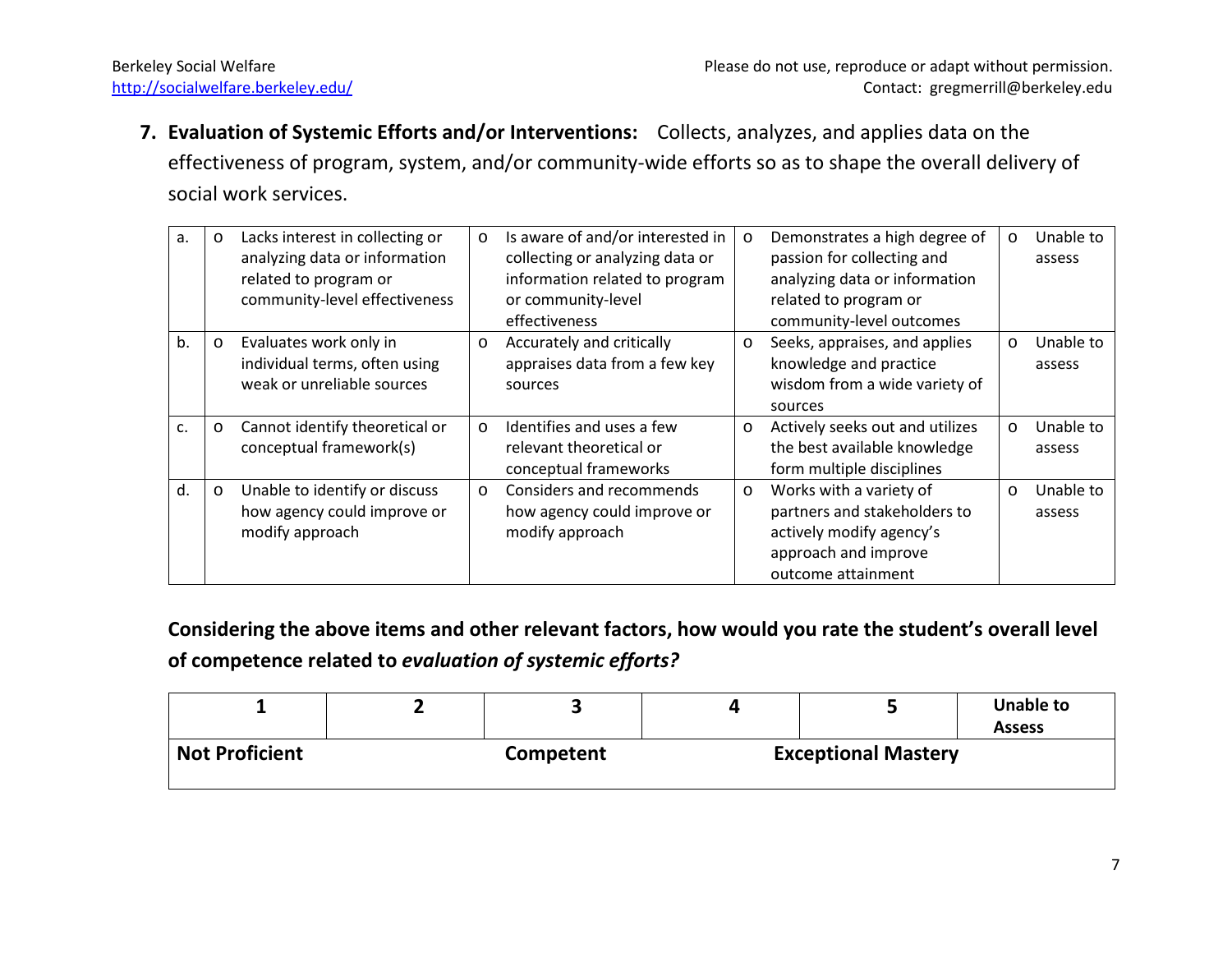**8. Planning for Completion or Transition:** Facilitates endings and transitions to clinical and/or administrative projects in a timely, smooth, and thoughtful manner so as to promote continuity of care and/or project success.

| a. | $\circ$ | Lacks sufficient capacity to<br>plan, prioritize, organize,<br>manage time, and/or meet<br>deadlines | $\circ$ | Generally plans, prioritizes,<br>manages time, organizes self;<br>meets most deadlines | $\circ$ | Demonstrates exceptional<br>planning, prioritization, time<br>management, and organization<br>skills; always completes work<br>in advance or on time | $\circ$ |                     |
|----|---------|------------------------------------------------------------------------------------------------------|---------|----------------------------------------------------------------------------------------|---------|------------------------------------------------------------------------------------------------------------------------------------------------------|---------|---------------------|
| b. | $\circ$ | Avoids thinking about or<br>planning for transitions                                                 | $\circ$ | Thinks about and plans for<br>endings in advance, anticipates<br>most needs            | $\circ$ | Thoroughly plans for endings<br>and transitions from the<br>beginning, anticipating and<br>meeting all needs                                         | $\circ$ | Unable to<br>assess |
| c. | $\circ$ | Fosters dependency when<br>unnecessary or unhelpful                                                  | $\circ$ | Promotes appropriate level of<br>independence and/or<br>sustainability                 | $\circ$ | Actively fosters independence<br>and/or sustainability                                                                                               | $\circ$ | Unable to<br>assess |
| d. | $\circ$ | Client or administrative project<br>needs go unmet because of<br>failure to communicate              | $\circ$ | Communicates sufficiently to<br>most affected parties during<br>transitions            | $\circ$ | Makes certain client or<br>administrative project needs<br>are well-communicated                                                                     | $\circ$ | Unable to<br>assess |

**Considering the above items and other relevant factors, how would you rate the student's overall level of competence related to** *planning for completion or transition?*

|                       |                  |                            | <b>Unable to</b><br><b>Assess</b> |
|-----------------------|------------------|----------------------------|-----------------------------------|
| <b>Not Proficient</b> | <b>Competent</b> | <b>Exceptional Mastery</b> |                                   |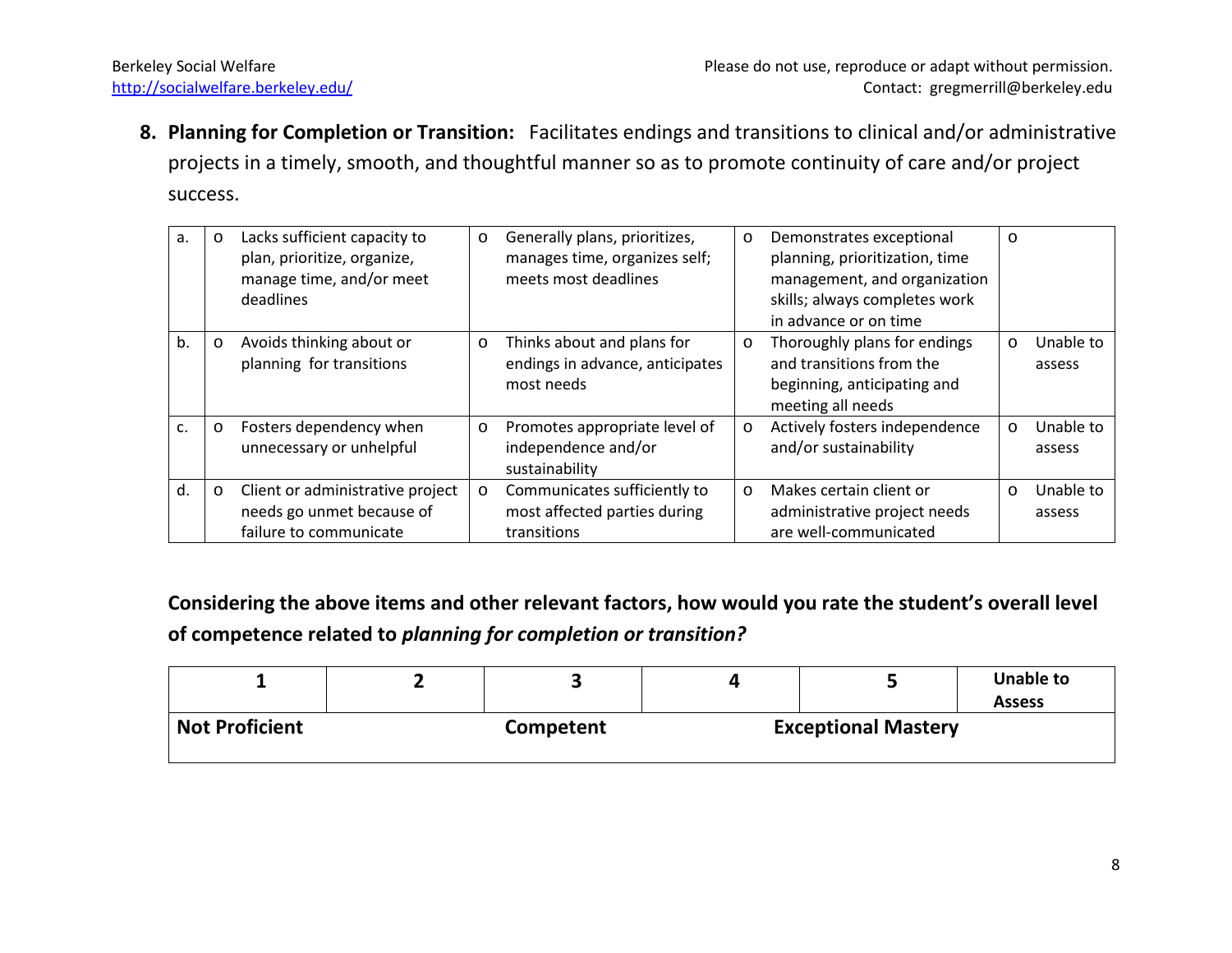**9. Written and Verbal Communication Skills:** Communicates orally and in writing in an organized, complete, and timely manner. Delivers communication in an effective manner given its purpose and context.

| a. | $\circ$ | Verbal communication is late,<br>absent, disorganized,<br>incomplete, aggressive, or<br>delivered ineffectively                             | $\circ$  | Verbal communication is<br>mostly timely, organized,<br>complete, assertive, and<br>effective                         | $\circ$  | Verbal communication skillfully<br>presents information in a<br>complete, organized, concise,<br>and persuasive manner         | $\circ$  | Unable to<br>assess |
|----|---------|---------------------------------------------------------------------------------------------------------------------------------------------|----------|-----------------------------------------------------------------------------------------------------------------------|----------|--------------------------------------------------------------------------------------------------------------------------------|----------|---------------------|
| b. | $\circ$ | Written work is not completed<br>to standard and requires<br>excessive amounts of time and<br>multiple revisions                            | $\circ$  | Completes written work in a<br>reasonably efficient and<br>complete manner                                            | $\circ$  | Written work is exceptional in<br>its quality, clarity,<br>comprehensiveness, brevity,<br>and timeliness                       | $\circ$  | Unable to<br>assess |
| c. | $\circ$ | Fails to respond to email or<br>phone calls                                                                                                 | $\circ$  | Responds to communication<br>from others in a timely manner                                                           | $\circ$  | Consistently responds to<br>communication from others in<br>a timely and complete manner                                       | $\circ$  | Unable to<br>assess |
| d. | $\circ$ | Electronic communication lacks<br>judgment or respect for client<br>system privacy                                                          | $\Omega$ | Utilizes electronic sources of<br>communication appropriately<br>with respect to client system<br>and agency context  | $\Omega$ | Utilizes electronic sources of<br>communication in an efficient,<br>thoughtful, and ethical way to<br>promote coordinated work | $\Omega$ | Unable to<br>assess |
| e. | $\circ$ | Unable to adapt<br>communication style according<br>to purpose, situation, or<br>context; may lack diplomacy<br>and/or cultural proficiency | $\circ$  | Often adapts style and delivery<br>of communication to fit a<br>diverse array of persons,<br>situations, and contexts | $\circ$  | Consistently demonstrates<br>superior diplomacy, cross-<br>cultural, and/or cross-<br>situational effectiveness                | $\circ$  | Unable to<br>assess |

**Considering the above items and other relevant factors, how would you rate the student's overall level of competence related to** *communication?*

|                       |                  |                            | <b>Unable to</b><br><b>Assess</b> |
|-----------------------|------------------|----------------------------|-----------------------------------|
| <b>Not Proficient</b> | <b>Competent</b> | <b>Exceptional Mastery</b> |                                   |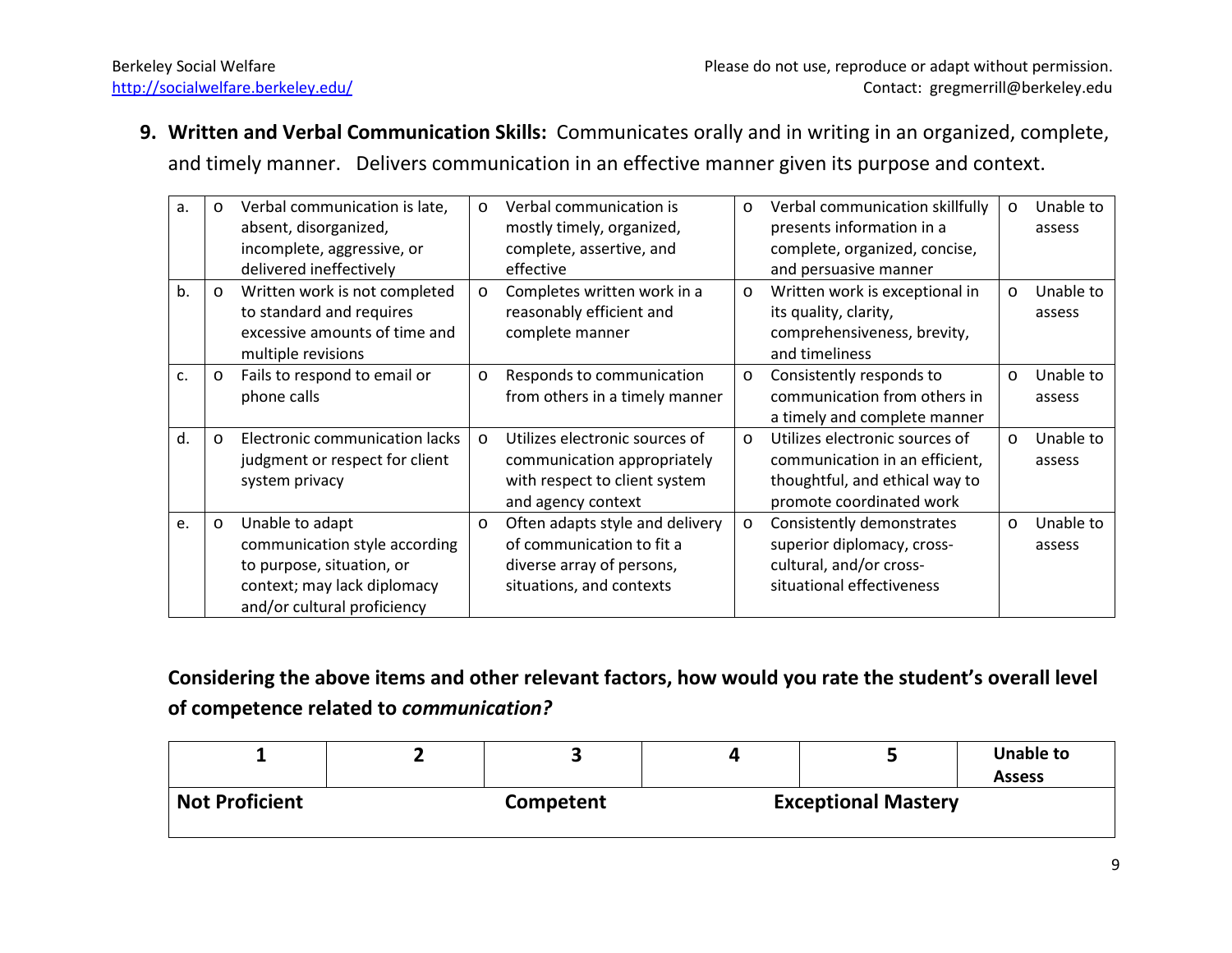**10. Professional Ethics:** Considers and applies the professional code of ethics for social workers so as to recognize ethical conflicts and arrive at principled decisions.

| a. | $\circ$ | Fails to understand, adopt,<br>and/or abide by key ethical<br>values and principles                                                       | $\circ$  | Understands, adopts, and/or<br>abides by key ethical values<br>and principles                                                                 | $\circ$ | Seamlessly integrates ethical<br>values and principles into daily<br>practice                                                         | $\circ$  | Unable to<br>assess |
|----|---------|-------------------------------------------------------------------------------------------------------------------------------------------|----------|-----------------------------------------------------------------------------------------------------------------------------------------------|---------|---------------------------------------------------------------------------------------------------------------------------------------|----------|---------------------|
| b. | $\circ$ | Fails to recognize or manage<br>personal values or biases                                                                                 | $\circ$  | Able to recognize most ethical<br>dilemmas, review standards,<br>and initiate consultation                                                    | $\circ$ | Provides others with<br>consultation and training on<br>key ethical values and<br>principles                                          | $\Omega$ | Unable to<br>assess |
| c. | $\circ$ | Unable to tolerate ambiguity<br>and/or to engage in<br>appropriate resolution<br>strategies                                               | $\circ$  | Able to tolerate ambiguity and<br>discomfort so as to explore<br>sensitive topics during<br>instructional and consultation<br>processes       | $\circ$ | Accepts ambiguity and fully<br>engages in consultative<br>conversations about highly<br>sensitive matters                             | $\circ$  | Unable to<br>assess |
| d. | $\circ$ | Unable to identify or discuss<br>diversity and social justice<br>factors including oppression,<br>privilege, power, and<br>discrimination | $\Omega$ | Identifies and discusses<br>relevant diversity and social<br>justice factors including<br>oppression, privilege, power,<br>and discrimination | $\circ$ | Highly aware of and initiates<br>conversations about relevant<br>diversity and social justice<br>factors in a sophisticated<br>manner | $\circ$  | Unable to<br>assess |
| e. | $\circ$ | Makes decisions that are<br>reflexive, secretive, and/or<br>unethical                                                                     | $\circ$  | Able to openly weigh, consider,<br>and balance competing needs<br>and arrive at a principled<br>decision                                      | $\circ$ | Consistently resolves complex<br>dilemmas through a reasoned,<br>principled, and interactive<br>process                               | $\circ$  | Unable to<br>assess |

**Considering the above items and other relevant factors, how would you rate the student's overall level of competence related to** *ethics?*

|                       |           |                            | Unable to<br><b>Assess</b> |  |  |
|-----------------------|-----------|----------------------------|----------------------------|--|--|
| <b>Not Proficient</b> | Competent | <b>Exceptional Mastery</b> |                            |  |  |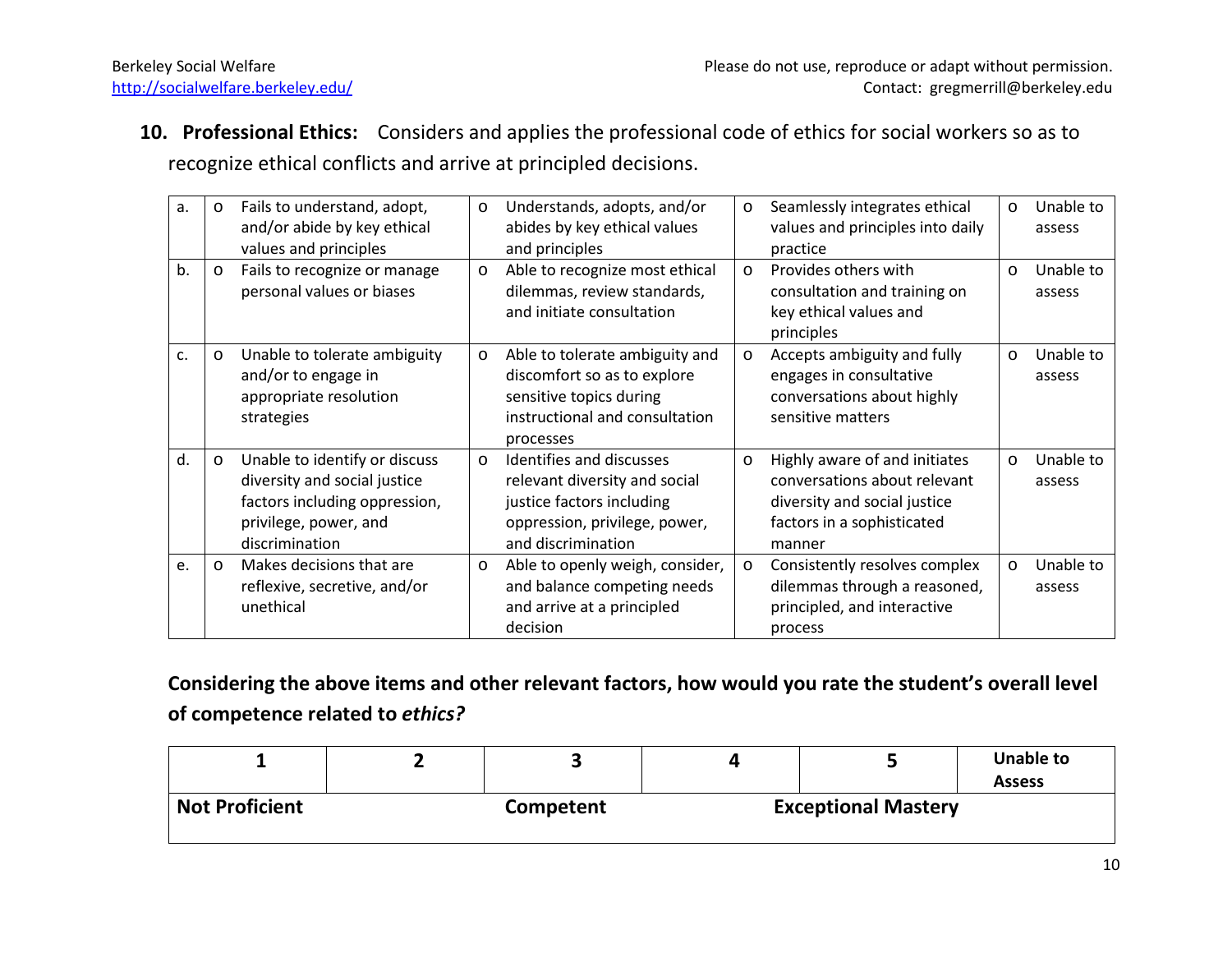**11. Professional Conduct:** Demonstrates professional behavior, appearance, and communication in accordance with standards identified by the School of Social Welfare, field agency, and professional codes.

| a. | $\circ$ | Poor attendance, punctuality,    | $\circ$ | Meets standards of              | $\circ$ | Seen by others as a role model   | $\circ$ | Unable to |
|----|---------|----------------------------------|---------|---------------------------------|---------|----------------------------------|---------|-----------|
|    |         | and preparation for tasks        |         | attendance, punctuality, and    |         | for attendance, punctuality,     |         | assess    |
|    |         |                                  |         | preparation for tasks for       |         | and task preparation             |         |           |
|    |         |                                  |         | agency context                  |         |                                  |         |           |
| b. | $\circ$ | Demonstrates poor self-          | $\circ$ | Manages emotions,               | $\circ$ | Displays consistently excellent  | $\circ$ | Unable to |
|    |         | management skills and            |         | communication, behavior, and    |         | judgment and manages             |         | assess    |
|    |         | judgment related to              |         | boundaries well in most         |         | communication, emotions,         |         |           |
|    |         | communication, interpersonal     |         | situations                      |         | behavior, and boundaries well    |         |           |
|    |         | behavior, or boundaries          |         |                                 |         | even in difficult situations     |         |           |
| C. | $\circ$ | Unable to maintain               | $\circ$ | Able to maintain constructive   | $\circ$ | Handles conflicts in a skillful, | $\circ$ | Unable to |
|    |         | constructive collegial relations |         | interpersonal relations in most |         | diplomatic, professional         |         | assess    |
|    |         |                                  |         | instances                       |         | manner                           |         |           |
| d. | $\circ$ | Demonstrates professional        | $\circ$ | Meets standards of              | $\circ$ | Seen by others as a role model   | $\circ$ | Unable to |
|    |         | behavior, appearance, or         |         | professional behavior,          |         | of professional behavior,        |         | assess    |
|    |         | communication that is            |         | appearance, and                 |         | appearance, and                  |         |           |
|    |         | inappropriate to context         |         | communication for agency        |         | communication                    |         |           |
|    |         |                                  |         | context                         |         |                                  |         |           |

**Considering the above items and other relevant factors, how would you rate the student's overall level of competence related to** *professional conduct?*

|                       |                  |                            | <b>Unable to</b><br><b>Assess</b> |
|-----------------------|------------------|----------------------------|-----------------------------------|
| <b>Not Proficient</b> | <b>Competent</b> | <b>Exceptional Mastery</b> |                                   |